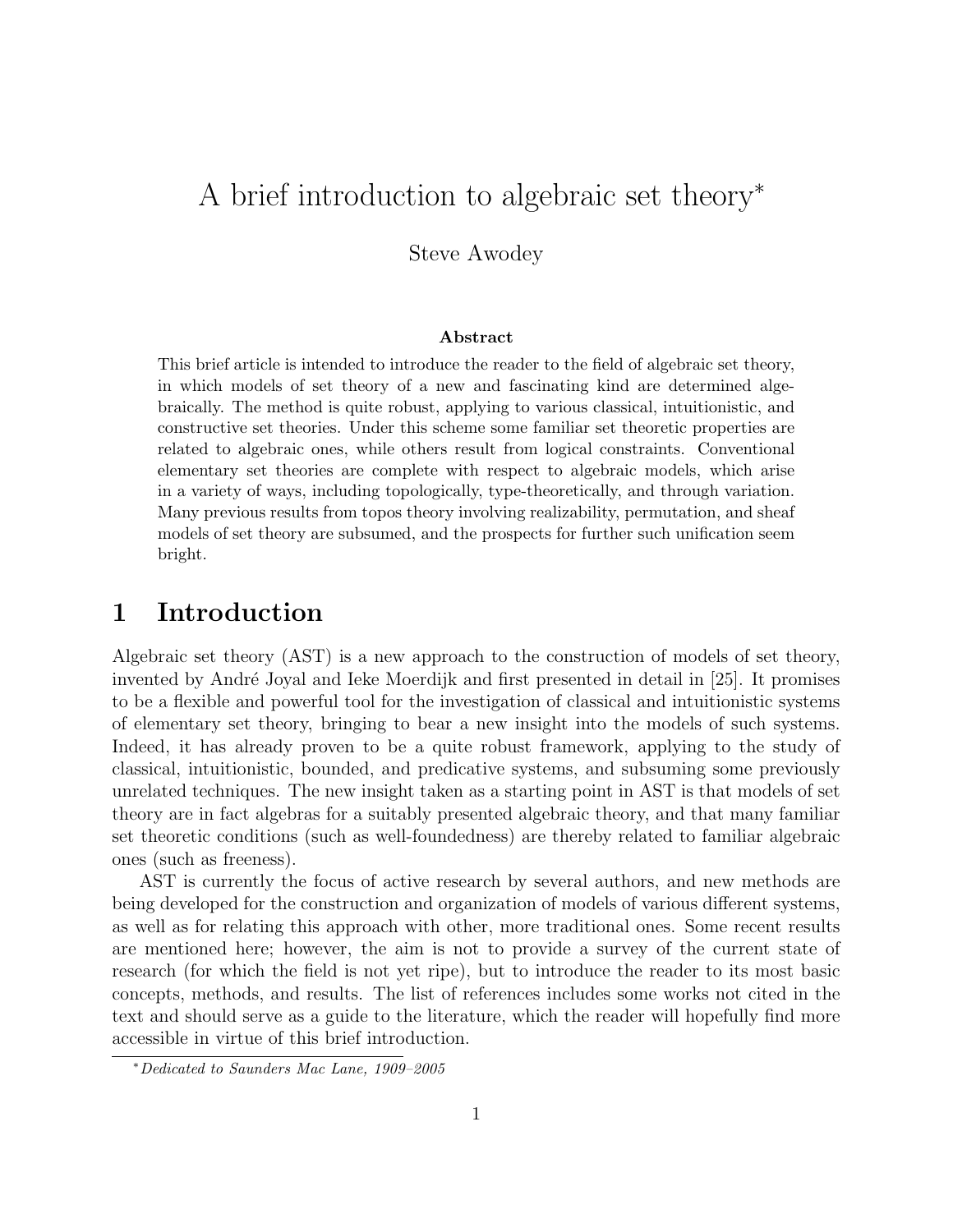Like the original presentation by Joyal & Moerdijk, much of the research in AST involves a fairly heavy use of category theory. Whether this is really essential to the algebraic approach to set theory could be debated; but just as in other "algebraic" fields like algebraic geometry, topology, and number theory, the convenience of functorial methods is irresistible and has strongly influenced the development of the subject.

#### 1.1 Free algebras

By way of introduction, we begin by considering some free algebras of different kinds.

• The free group on one generator  $\{1\}$  is, of course, the additive group of integers  $\mathbb{Z}$ , and the free monoid (semi-group with unit) on  $\{1\}$  is the natural numbers N. The structure  $(N, s : N \to N)$ , where  $s(n) = n + 1$ , can also be described as the free "successor algebra" on one generator  $\{0\}$ , where a *successor algebra* is defined to be an object X equipped with an (arbitrary) endomorphism  $e: X \to X$ . Explicitly, this means that given any such structure  $(X, e)$  and element  $x_0 \in X$  there is a unique "successor algebra homomorphism"  $f : \mathbb{N} \to X$ , i.e. a function with  $f \circ s = e \circ f$ , such that  $f(0) = x_0$ , as indicated in the following commutative diagram.



This is an "algebraic" way of expressing the familiar recursion property of the natural numbers.

• The free sup-lattice (join semi-lattice) on a set X is the set  $\mathcal{P}_{fin}(X)$  of all finite subsets of X, with unions as joins, and the free complete sup-lattice is the full powerset  $\mathcal{P}X$ . In each case, the "insertion of generators" is the singleton mapping  $x \mapsto \{x\}$ . This means that given any complete sup-lattice L and any function  $f: X \to L$ , there is a unique join-preserving function  $\bar{f}: \mathcal{P}X \to L$  with  $\bar{f}\{x\} = f(x)$ , as in:



Namely, one can set  $\bar{f}(U) = \bigvee_{x \in U} f(x)$ .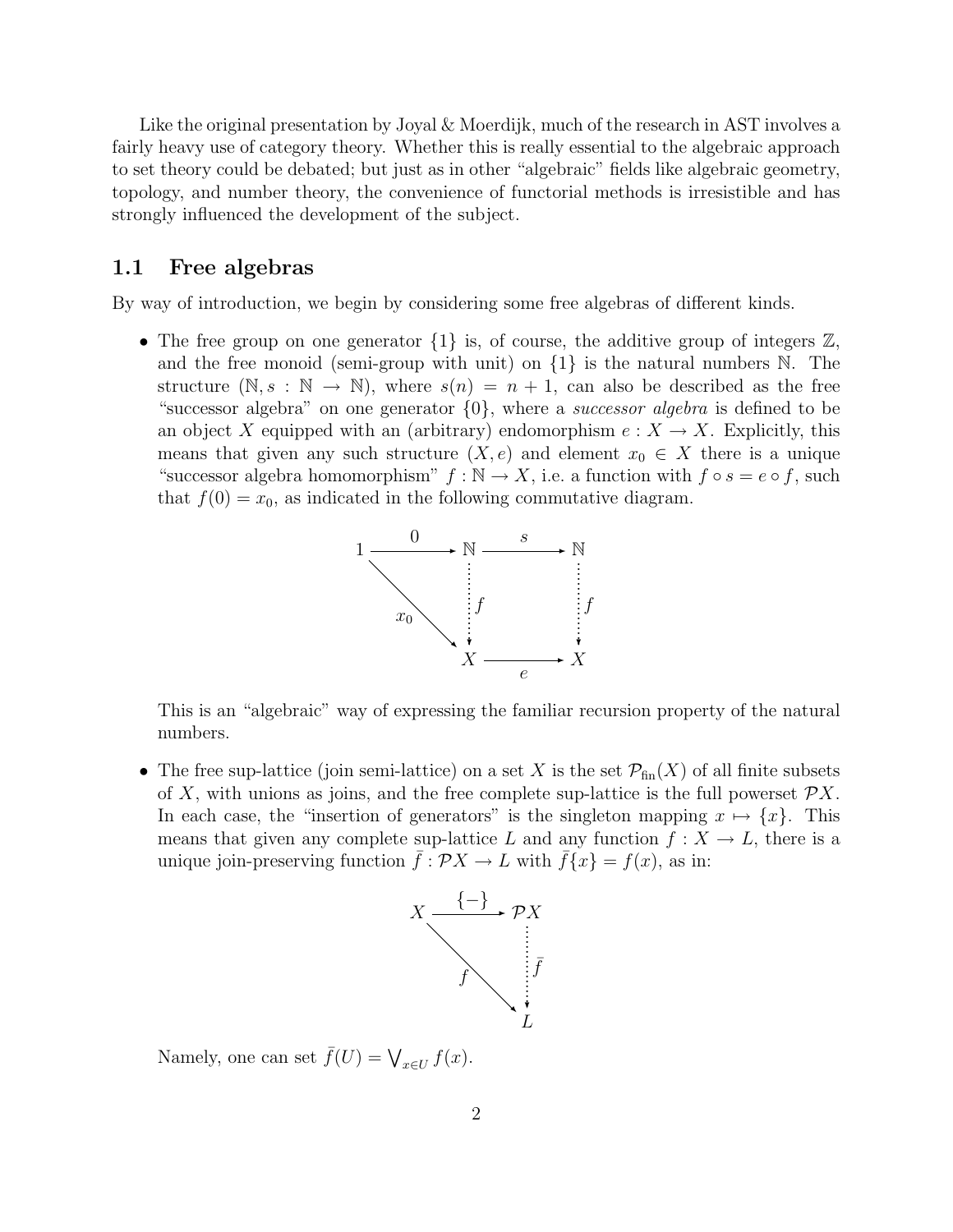• Now let us combine the foregoing kinds of algebras, and define a  $ZF-algebra$  (cf. [25]) to be a complete sup-lattice A equipped with a successor operation  $s : A \to A$ , i.e. an arbitrary endomorphism. A simple example is a powerset  $\mathcal{P}X$  equipped with the identity function  $1_{\mathcal{P}X} : \mathcal{P}X \to \mathcal{P}X$ . Of course, this example is not free.

Fact 1. There are no free ZF-algebras.

For suppose that  $s: A \to A$  were the free ZF-algebra on e.g. the empty set  $\emptyset$ , and consider the diagram:



where  $\bar{s}$  is the unique extension of s to  $\mathcal{P}A$ , determined by the fact that A is a complete sup-lattice and  $\mathcal{P}A$  is the free one on (the underlying set of) A. If A were now also a free ZF-algebra, then one could use that fact to construct an inverse to  $\bar{s}$  (which the reader can do as an exercise; see [25, II.1.2] for the solution).

On the other hand, if we allow also "large ZF-algebras" — ones with a proper class of elements — then there is indeed a free one, and it is quite familiar:

*Fact 2.* The class V of all sets is the free ZF-algebra (on  $\emptyset$ ), when equipped with the singleton operation  $a \mapsto \{a\}$  as successor  $s : V \to V$ , and taking unions as joins.

Note that, as before, joins are required only for *set*-sized collections of elements, so that such unions do indeed exist. This distinction of size plays an essential role in the theory.

Given the free ZF-algebra  $V$ , one can recover the *membership relation* among sets just from the ZF-algebra structure by setting,

$$
(2) \t a \epsilon b \quad \text{iff} \quad s(a) \le b.
$$

The following then results solely from the fact that  $V$  is the *free* ZF-algebra:

*Fact 3* ([25]). Let  $(V, s)$  be the free ZF-algebra. With membership defined as in (2) above,  $(V, \epsilon)$  then models Zermelo-Fraenkel set theory,

$$
(V, \epsilon) \models \mathsf{ZF}.
$$

As things have been presented here, this last fact is hardly surprising: we began with V as the class of all sets, so of course it satisfies the axioms of set theory! The real point, first proved by Joyal & Moerdijk, is that the characterization of a structure  $(V, s)$  as a "free ZFalgebra" already suffices to ensure that it is a model of set theory  $-$  just as the description of N as a free successor algebra already implies the recursion property, and the usual Peano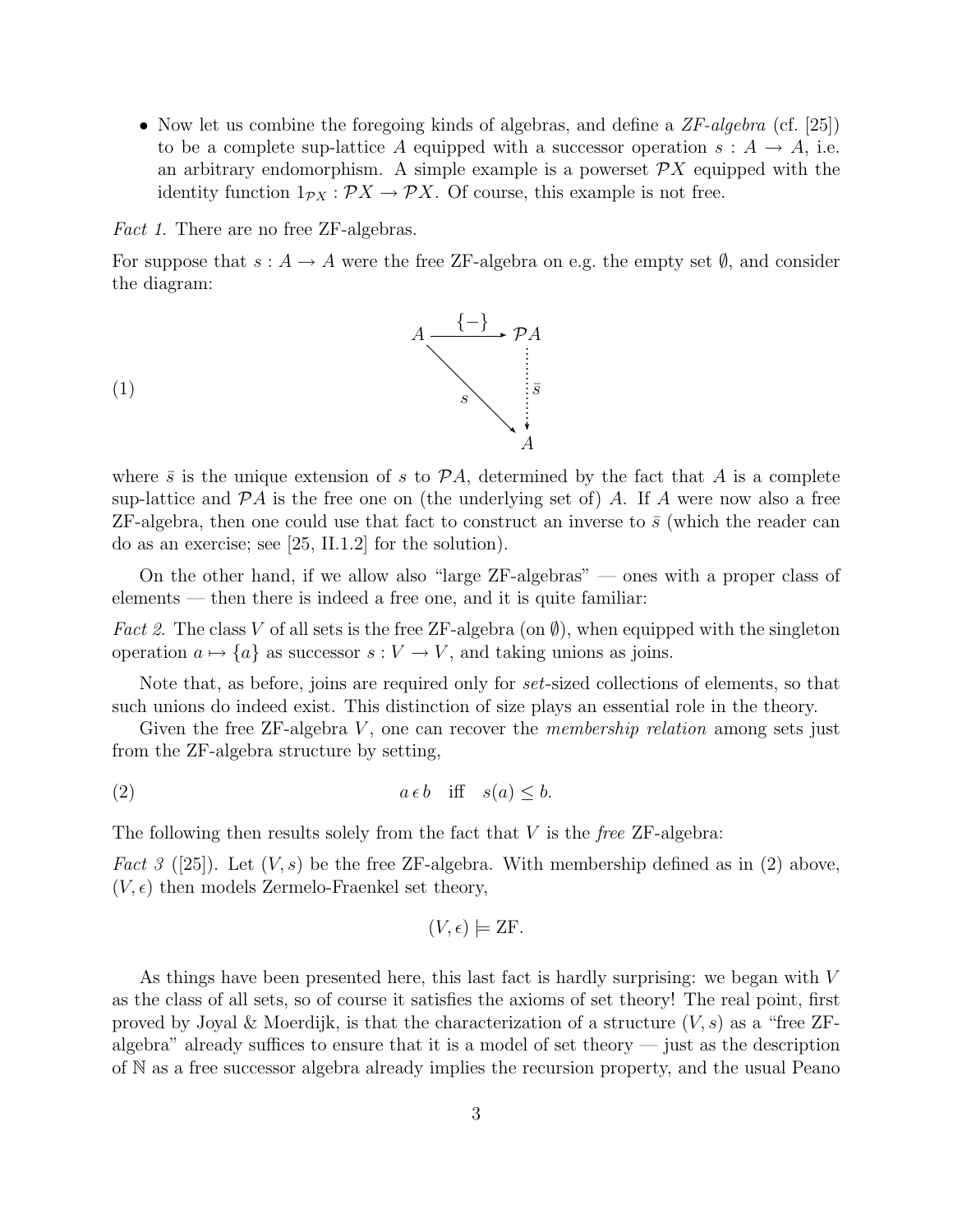postulates, as first shown by F.W. Lawvere. The first task of AST, then, is to develop a framework in which to exhibit this fact without trivializing it. Providing such a framework is one of the main achievements of [25], which includes a penetrating axiomatic analysis of the requisite notion of "smallness". For the purposes of this introduction, a simplified version due to [37] will be employed; it has the advantage of being somewhat more easily accessible, if less flexible and general, than the standard formulation.

## 1.2 A Framework for AST

The notion of a "class category" permits both the definition of ZF-algebras and related structures, on the one hand, and the interpretation of the first-order logic of elementary set theory, on the other. As will be specified precisely in section 2 below, such a category involves four interrelated ingredients:

- (C) A Heyting category  $\mathcal C$  of "classes".
- (S) A subcategory  $S \hookrightarrow \mathcal{C}$  of "sets".
- (P) A "powerclass" functor  $P: \mathcal{C} \to \mathcal{C}$  of subsets.
- (U) A "universe" U which is a free algebra for  $\mathcal{P}$ .

The classes in  $\mathcal C$  admit the interpretation of first-order logic; the sets  $\mathcal S$  capture an abstract notion of "smallness" of some classes; the powerclass  $\mathcal{P}C$  of a class C is the class of all subsets  $A \rightarrow C$ ; and this restriction on P to subsets (as opposed to subclasses) permits the assumption of a universe U which, as a free algebra, has an isomorphism  $i : \mathcal{P}U \cong U$ . We can then model set theory in U by "telescoping" the sequence  $U, \mathcal{P}U, \mathcal{P}PU, \ldots$  of elements, sets of elements, sets of sets, etc., back into U via the successive isos  $\cdots \cong \mathcal{PPU} \cong \mathcal{P}U \cong U$ . Specifically, for elements a, b of U, we let  $a \in b$  if and only if  $a \in i^{-1}(b)$ , where the relation  $\in$ on  $U \times \mathcal{P}U$  is given. This is much like Dana Scott's model of the untyped  $\lambda$ -calculus in the typed calculus using a reflexive object D, with an iso  $D^D \cong D$ .

AST thus separates two distinct aspects of set theory in a novel way: the limitative aspect is captured by an abstract notion of "smallness", while the elementary membership relation is determined algebraically. The second aspect depends on the first in a uniform way, so that by changing the underlying, abstract notion of smallness, different set theories can result by the same algebraic method. Of course, various algebraic conditions also correspond to different set theoretic properties. Some recent research in AST [5, 6, 7, 9] has been devoted to investigating this distinction.

Before proceeding, let us say a few words about the relation of our framework to the ZF-algebras mentioned above. The present approach replaces that notion by the technical one of an algebra for the endofunctor  $\mathcal{P} : \mathcal{C} \to \mathcal{C}$ , which is simply an object C equipped with a map  $\mathcal{P}C \to C$ . Algebras for endofunctors are used extensively in programming semantics, and have some simple and convenient properties, which motivate this change. In particular,  $P$ -algebras also give logically interesting models of set theory. At the same time, however,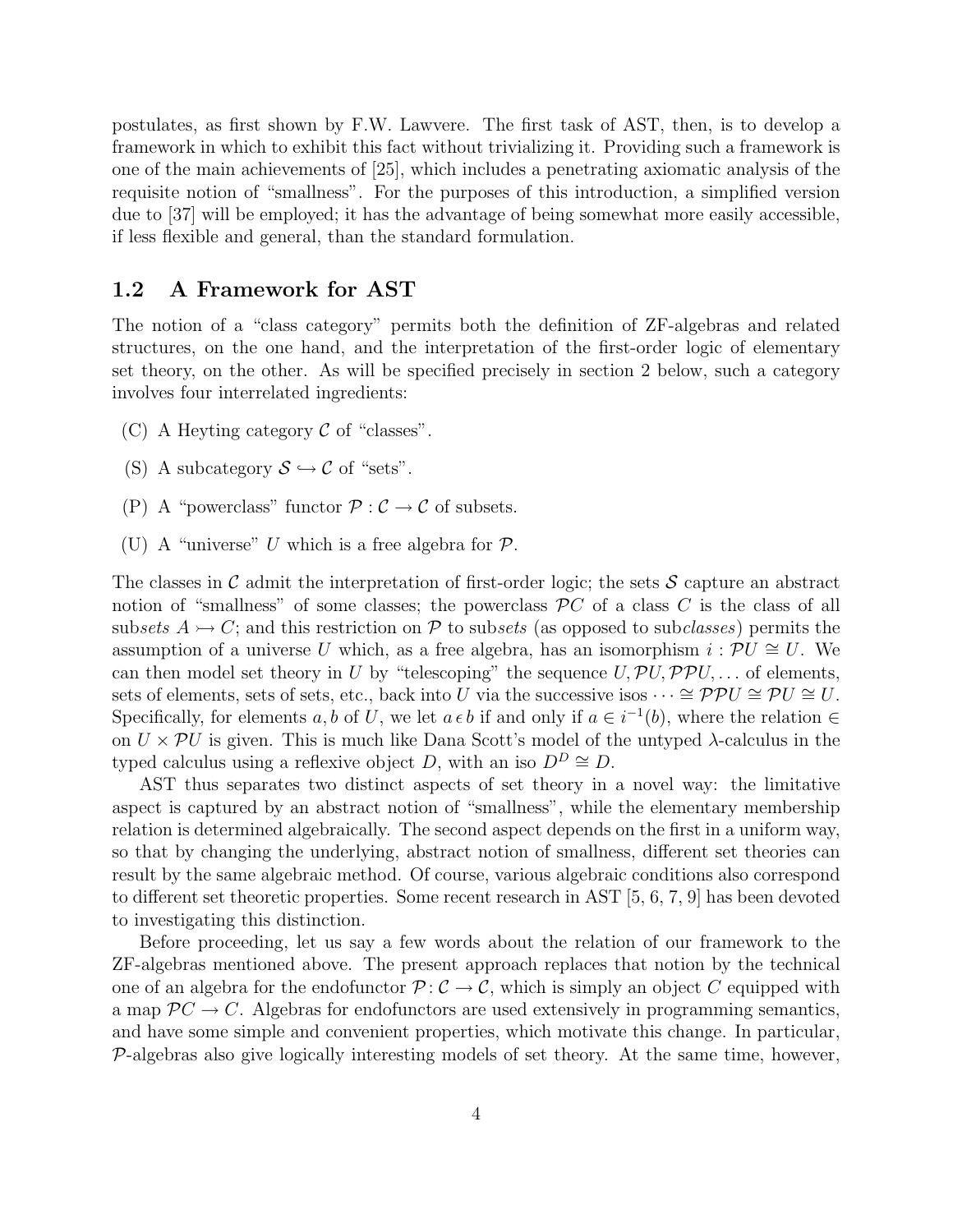the free algebras for these different kinds of structures coincide, as stated in the following result of Bénabou and Jidbladze, cited in [25].

**Theorem.** The assignment  $s \mapsto \bar{s}$  indicated in diagram (1) above establishes an isomorphism between the free ZF-algebras and the free P-algebras.

For the respective free algebras on  $\emptyset$ , the inverse operation takes the free P-algebra  $u : \mathcal{P}U \to$ U to the ZF-algebra given by the composite

$$
U \xrightarrow{\{-\}} \mathcal{P}U \xrightarrow{u} U
$$

where, note, U is a complete sup-lattice, because  $u : \mathcal{P}(U) \cong U$  by "Lambek's lemma" (in a free algebra for an endofunctor the structure map is an iso).

The following three sections develop some of the basic concepts and results, indicate the scope of the theory, and mention some of the current research areas. The notion of a class category is defined in section 2; it provides the general axiomatic framework for AST. In section 3 it is shown how to interpret set theory in such a category, using the universe U. The elementary set theory of such universes can be completely axiomatized in a familiar form, as is briefly indicated. Finally, section 4 is devoted to some brief remarks intended to convey to the reader the scope of the current theory, it's range of applications and potential significance.

Acknowledgments. Several people are to be thanked for advising me on the writing of this outline, and in matters related to AST in general. These include Carsten Butz, Henrik Forssell, André Joyal, Bill Lawvere, Ieke Moerdijk, Ivar Rummelhoff, Dana Scott, Alex Simpson, Thomas Streicher, and Michael Warren. I would especially like to thank Francis Borceaux, Akihiro Kanamori, and Peter Johnstone for facilitating this paper. Some of the impetus for at least my own interest in AST came from Saunders Mac Lane, who for many years urged a reconciliation between conventional logical approaches to set theory and abstract ones using categories, such as topos theory (see e.g. [29]). I consider AST the attainment of that goal.

# 2 A category of classes

Roughly speaking, the notion of a category of classes is intended to relate to the Gödel-Bernays-von Neumann theory of classes as topos theory does to elementary set theory: the objects of the respective categories are the (first-order) objects of the respective elementary theories, and the morphisms are the functional relations between them. There is some flexibility in the specific character of this background category; for instance, whether it is assumed to have function classes  $D^{C}$ , quotients of equivalence relations, etc. The formulation chosen here is sufficient for interpreting first-order logic.<sup>1</sup>

<sup>&</sup>lt;sup>1</sup>This formulation is also used in [37], other choices are made in [6, 25] and elsewhere.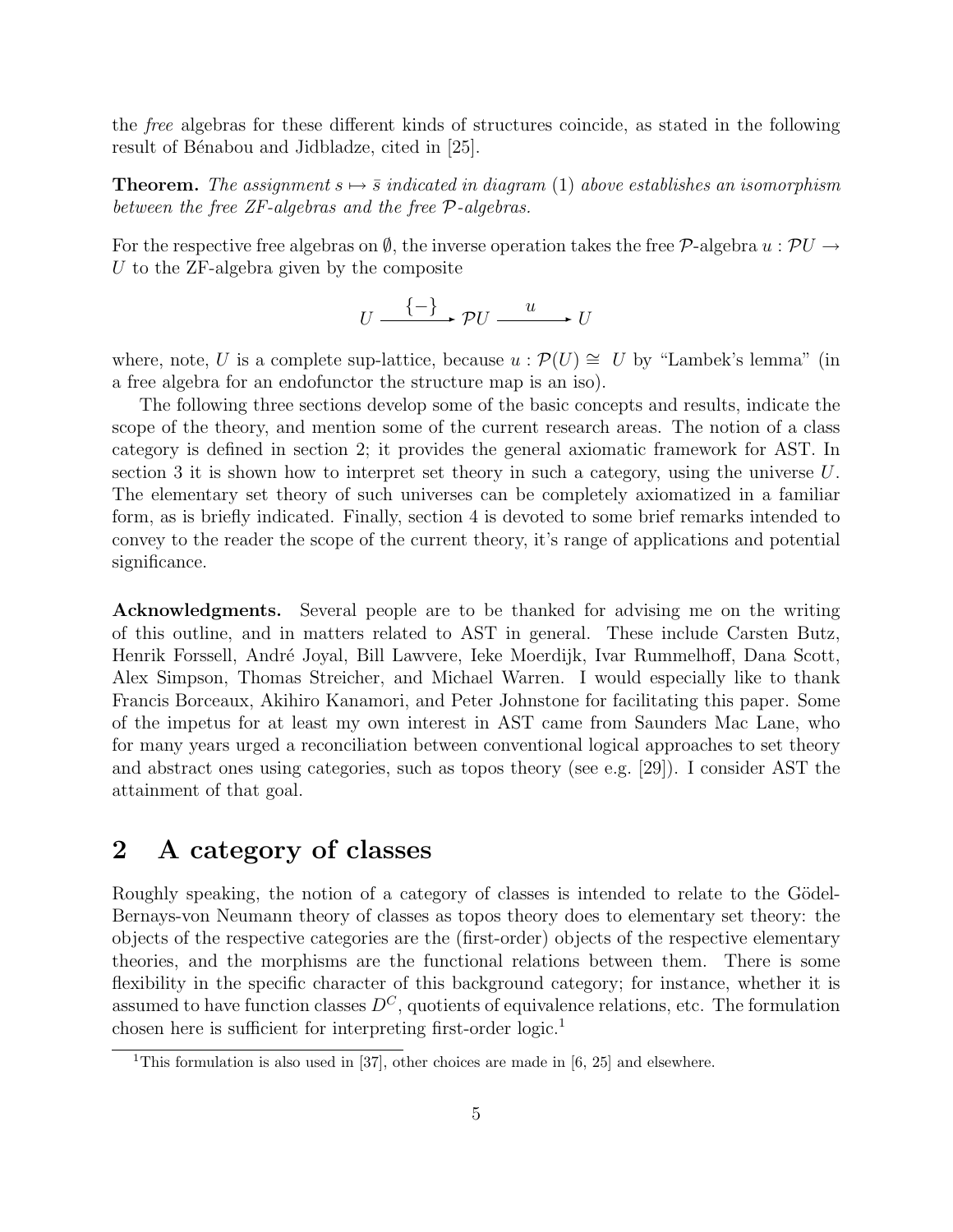Definition 1. A category C of classes is, first of all, a *Heyting category*, i.e. it is assumed to satisfy the following conditions:

- (C1) C has all *finite limits*, including in particular a terminal class 1, binary products  $C \times D$ , and equalizers for all parallel pairs  $f, g: C \implies D$  (and thus all pullbacks, etc.)
- (C2) C has kernel quotients, i.e. for every arrow  $f: C \to D$ , the kernel pair  $k_1, k_2: K \rightrightarrows C$ (the pullback of f against itself) has a coequalizer  $q: C \to Q$ .

$$
K \xrightarrow{k_1} C \xrightarrow{q} Q
$$
\n
$$
f \downarrow
$$
\n
$$
D
$$

Moreover, regular epimorphisms (which always arise as kernel quotients) are required to be preserved by pullbacks.

- (C3) C has all *finite coproducts*, including specifically an initial class 0 and binary coproducts  $C + D$ . Moreover, these coproducts are required to be disjoint and stable under pullbacks.
- (C4) C has dual images, i.e. for every arrow  $f: C \to D$ , the pullback functor on subobjects  $f^*$ : Sub $(D) \to Sub(C)$  has a right adjoint  $f_*$ : Sub $(C) \to Sub(D)$ . Thus for any  $U \leq C$  and  $V \leq D$ , we have:

$$
f^*V \le U \quad \text{iff} \quad V \le f_*U.
$$

Conditions (C1) and (C2) (usually called "regularity") imply that every equivalence relation of the form  $x \sim y$  iff  $f(x) = f(y)$  has a quotient, and thus that every arrow  $f: C \to D$  has an image factorization  $C \twoheadrightarrow \text{im}(f) \mapsto D$ . Thus in addition to the right adjoint assumed in (C4), the pullback functor  $f^* : Sub(D) \to Sub(C)$  also has a left adjoint,

$$
f_! : \mathrm{Sub}(C) \to \mathrm{Sub}(D),
$$

for which:

$$
f_!U \le V \quad \text{iff} \quad U \le f^*V.
$$

These adjoints  $f_1$  and  $f_*$  are used to interpret existential and universal quantification, respectively (see e.g.  $[30]$ ). Indeed, it follows that such categories have the following logical character.

**Proposition 2.** In a Heyting category C, each subobject poset  $\text{Sub}(C)$  is a Heyting algebra, and for every arrow  $f: C \to D$  the pullback functor  $f^* : Sub(D) \to Sub(C)$  has both right and left adjoints satisfying the Beck-Chevally condition of stability under pullbacks. In particular, C therefore models intuitionistic, first-order logic with equality.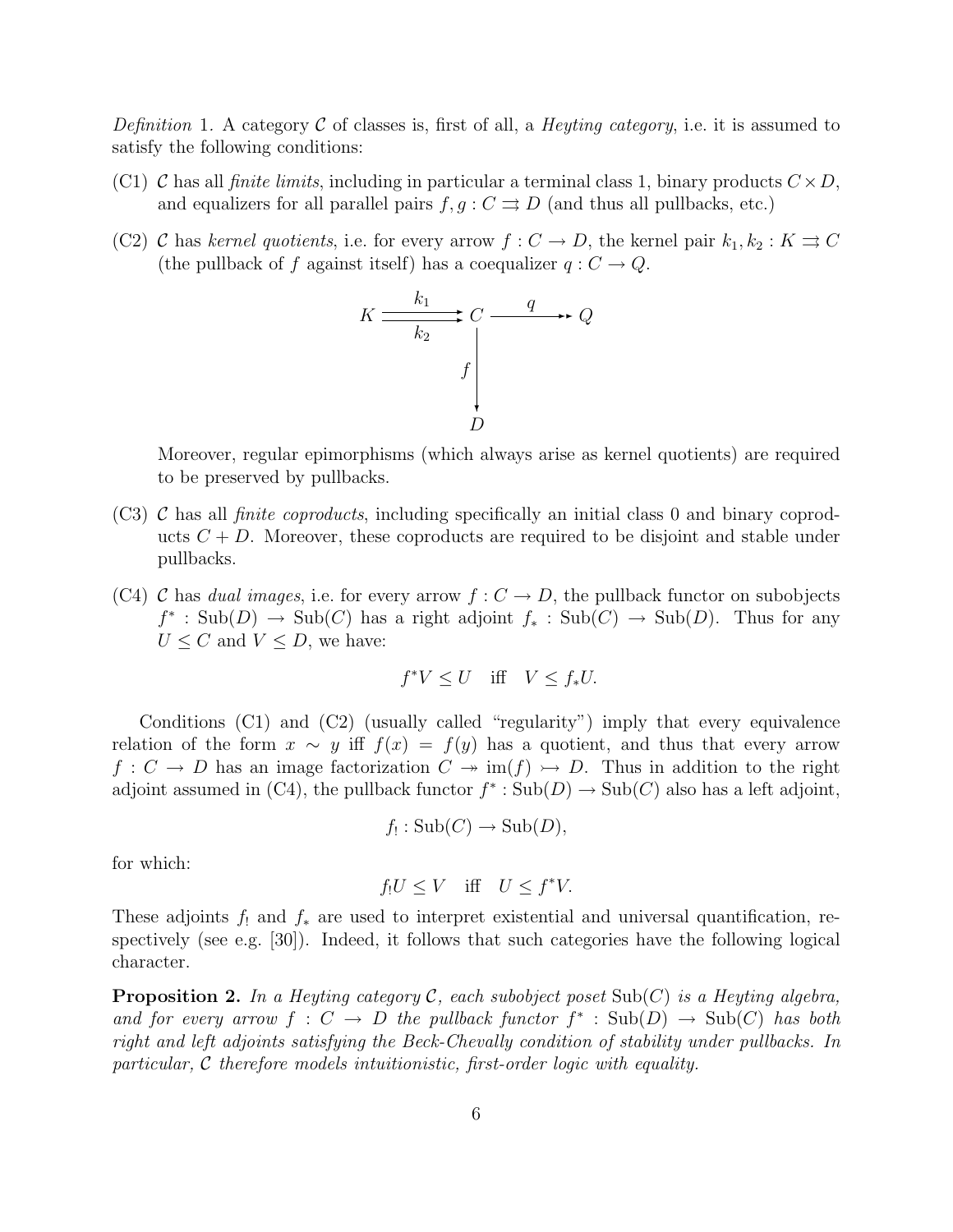#### 2.1 Small maps

Let C be a Heyting category. Regarding the objects of C as classes, we next axiomatize a notion of "smallness" by specifying which *arrows*  $f : B \to A$  between classes are "small", with the intention that these are the maps such that all the fibers  $f^{-1}(a) \subseteq B$ , for all  $a \in A$ , are sets. This allows us to think of a small map as an indexed family of sets  $(B_a)_{a \in A}$  where  $B_a = f^{-1}(a)$ .

Definition 3. A system of small maps on C is a collection S of arrows of C satisfying the following conditions:

- (S1)  $S \hookrightarrow C$  is a subcategory with the same objects as C. Thus every identity map  $1<sub>C</sub>$ :  $C \to C$  is small, and the composite  $g \circ f : A \to C$  of any two small maps  $f : A \to B$ and  $q: B \to C$  is again small.
- (S2) The pullback of a small map along any map is small. Thus in an arbitrary pullback diagram,



 $f'$  is small if  $f$  is small.

- (S3) Every monomorphism  $m: C \rightarrow D$  is small.
- (S4) If  $f \circ e$  is small and  $e$  is a regular epimorphism, then  $f$  is small.



(S5) Copairs of small maps are small. Thus if  $f : A \to C$  and  $g : B \to C$  are small, then so is  $[f, g] : A + B \rightarrow C$ .

Condition (S2) says that smallness is a property of the fibers of a map, while (S3), (S4) and (S5) ensure that the small maps are closed under the basic operations on classes: products and equalizers, coproducts and kernel quotients. Condition (S3) proves to be quite strong, implying full separation of subsets; see remark 4 below. Note that (S1) implies in particular that if  $A \to 1$  and  $B \to A$  are small, then  $B \to 1$  is small. A set theoretic proof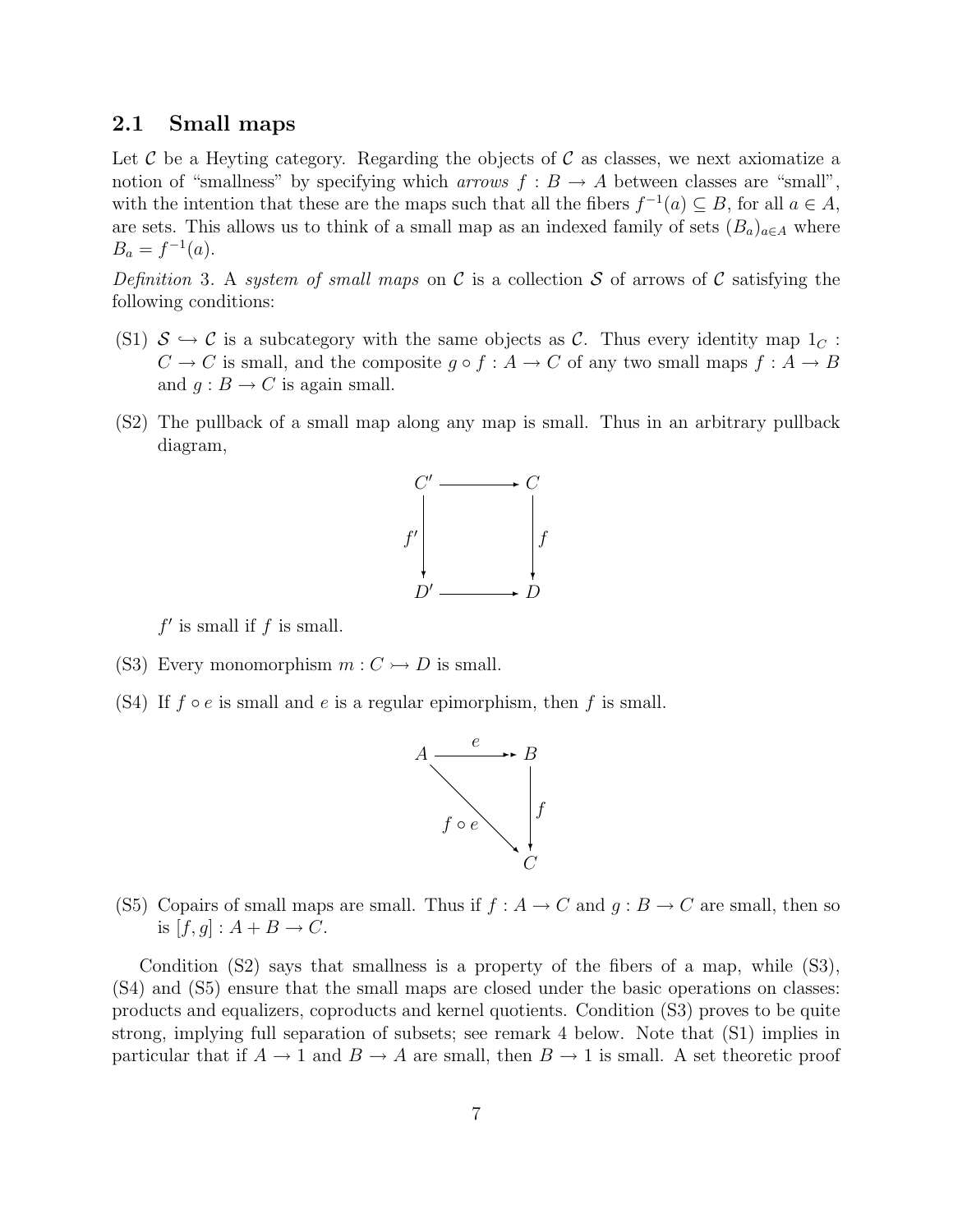of this statement involves showing that the union of the family  $(B_a)_{a \in A}$  is a set, which uses the Axiom of Replacement.

Formally, the small maps behave somewhat like monomorphisms. More suggestively, if one thinks of a mono  $f: A \rightarrow B$  as a map with fibers  $f^{-1}(b)$  lying in  $2 = \{\emptyset, 1\}$ , then the small maps result informally from replacing 2 by the class of all sets.

### 2.2 Powerclasses

Let  $\mathcal C$  be a Heyting category of "classes" and suppose we have specified a system  $\mathcal S$  of small maps on C. We will say that a class A is small if  $A \to 1$  is a small map; a relation  $R \to C \times D$ is small if its second projection  $R \rightarrow C \times D \rightarrow D$  is a small map; and a subclass  $A \rightarrow C$ is small if the class A is small. We refer to the small classes as sets. Note that the small maps and the small relations are mutually determined via their graphs and projections. The powerclass axiom is stated in terms of relations, but it essentially says that every class C has a powerclass  $\mathcal{P}C$  of subsets, which is small if  $C$  is:

(P1) Every class C has a powerclass: an object  $\mathcal{P}C$  with a small relation  $\in_C \rightarrow C \times \mathcal{P}C$ such that, for any class X and any small relation  $R \rightarrow C \times X$ , there is a unique arrow  $\rho: X \to \mathcal{P}C$  such that the following is a pullback diagram:



(P2) The internal *subset relation*  $\subseteq_C \rightarrow \mathcal{P}C \times \mathcal{P}C$  is a small relation.

Condition (P1) is of course much like the universal mapping property of powerobjects familiar from topos theory, only adjusted for small relations. It says that membership  $\in_C \rightarrow$  $C \times \mathcal{P}C$  is the universal small relation on C; informally, this means that any small relation cRx (i.e. one such that  $Rx = \{c \mid cRx\}$  is always a set), can be written as  $c \in_C \rho(x)$  for a unique  $\rho: X \to \mathcal{P}C$ , namely  $\rho(x) = Rx$ .

The subset relation  $\subseteq_C \rightarrow \mathcal{P}C \times \mathcal{P}C$  mentioned in (P2) can be constructed logically as:

$$
\subseteq_C = [(y, z) : \mathcal{P}C \times \mathcal{P}C \mid \forall x : C. \ x \in y \Rightarrow x \in z ]
$$

Here we use the canonical interpretation  $\llbracket - \rrbracket$  of first-order logic in C, interpreting the atomic formula  $x \in y$  as membership,

$$
[(x, y) : C \times \mathcal{P}C \mid x \in y] = \in_C \rightarrowtail C \times \mathcal{P}C,
$$

and then interpreting arbitrary first-order formulas inductively, using the Heyting structure of C, as usual (see [22] or [30] for details). Informally, the smallness of this relation thus means that the powerclass  $\{y \mid y \subseteq_C z\}$  of a set z is always a set; so this is a powerset axiom.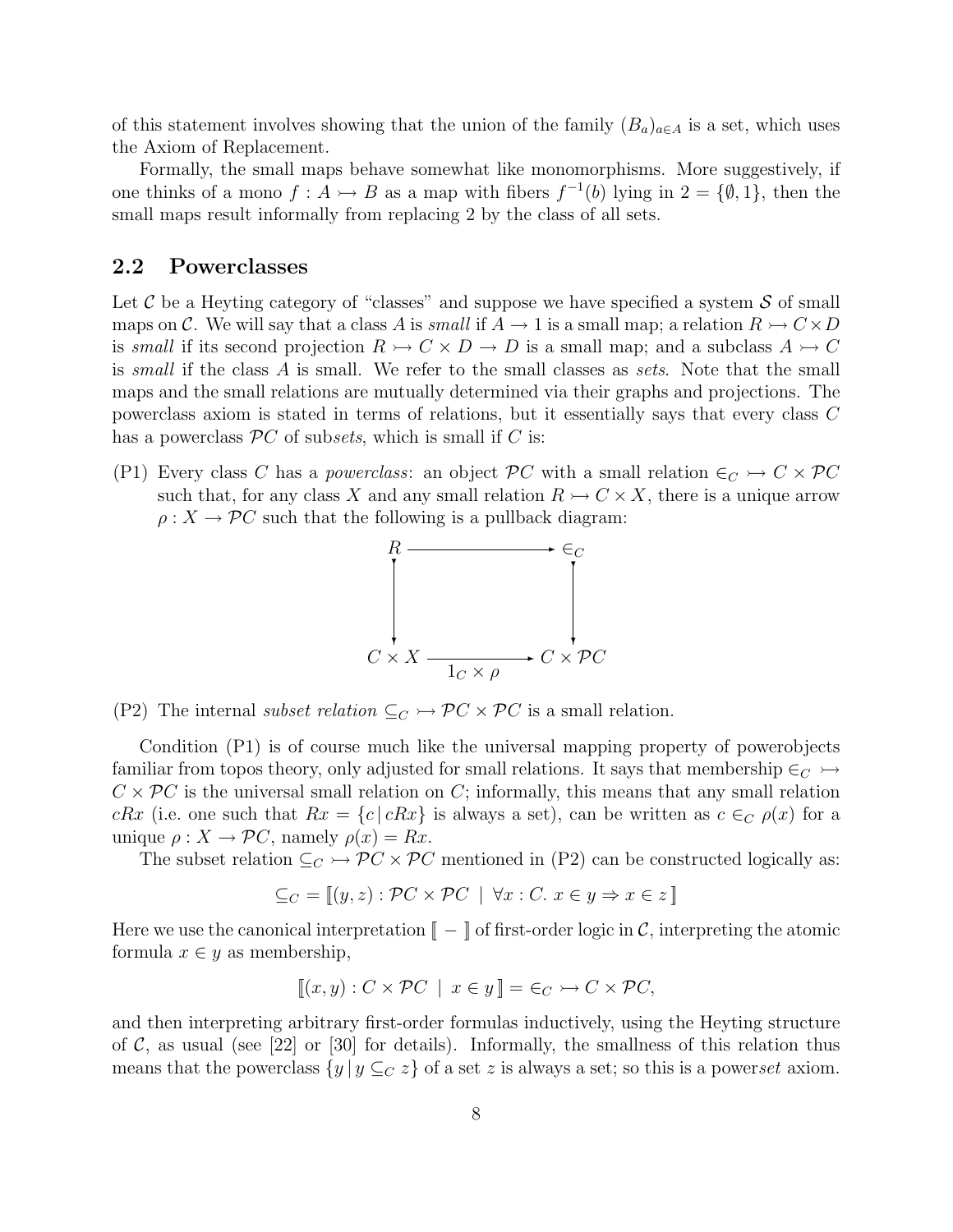*Remark* 4. As might be expected, the combination of  $(P2)$  and  $(S3)$  is quite powerful; in fact (as shown in [37]) axioms  $(C3)$ ,  $(C4)$ ,  $(S4)$ , and  $(S5)$  are then all redundant! However, one can also consider situations without powersets, or in which only certain monos are assumed to be small, and then the additional axioms are significant (see section 4 for some examples).

## 2.3 Universes and Infinity

The powerclass operation  $C \mapsto \mathcal{P}C$  extends to a functor  $\mathcal{P} : \mathcal{C} \to \mathcal{C}$ , for which we can consider the *algebras* (in the sense of algebras for an endofunctor, see [4]), which are simply pairs  $(A, \alpha)$ with  $\alpha : \mathcal{P} A \to A$ . Such an algebra can be regarded as a way of "labelling" subsets  $S \rightarrowtail A$ by elements  $\alpha(S)$  of A. A homomorphism of such algebras  $h : (A, \alpha) \to (B, \beta)$  is simply a map  $h : A \to B$  that preserves the "algebra structure" in the sense that  $h \circ \alpha = \beta \circ \mathcal{P}(h)$ (and thus respecting the "labelling" of subsets). The free  $P$ -algebra FC on a class C is a P-algebra  $f: \mathcal{P}(FC) \to FC$  with a map  $\eta: C \to FC$  having the expected universal mapping property with respect to P-algebras (namely, given any algebra  $(A, \alpha)$ ) and map  $g: C \to A$ , there is a unique homomorphism  $\overline{g}: (FC, f) \to (A, \alpha)$  with  $\overline{g} \circ \eta = g$ ). It is a consequence of a well-known result of Lambek's that for a free algebra these two maps f and  $\eta$  yield an isomorphism,

$$
\mathcal{P}(FC) + C \cong FC
$$

and so in particular, every element of the free algebra  $FC$  is either (the unique label of) a subset of  $FC$  or (associated uniquely to) an element of C. In this way,  $FC$  can be regarded as the collection of all elements of  $C$ , sets of elements of  $C$ , sets of elements and sets,  $\dots$ .

Let us call such a free  $\mathcal{P}$ -algebra for a given class C the *universe on* C, written  $V(C)$ , while the free one  $V(0)$  will be called the *(initial) universe* and written simply V. As already explained in the introduction, universes are essentially the same as free ZF-algebras. For present purposes, we shall simply assume that such universes exist in  $\mathcal{C}^2$ .

(U) For every class C, the free  $P$ -algebra  $V(C)$  exists.

Conditions for the existence of universes are considered in [25, 37] and elsewhere in the literature. One particularly interesting such condition used in the context of predicative theories is the existence of inductive types, or so-called "W-types", see [32, 19, 43].

Like universes, infinite sets are related to the existence of free algebras for a certain definable endofunctor (see [37] for the general relation). A category of classes  $\mathcal C$  will be said to have an *infinite set* if there is a small object  $I$  that is "Dedekind infinite" in the sense that there is a monomorphism  $I + 1 \rightarrow I$ . This condition is equivalent to requiring that the subcategory  $\mathcal{S}_{\mathcal{C}}$  of sets has a natural numbers object (as described in section 1 above), which is a free algebra for the functor  $X \mapsto X + 1$ . We shall require our categories of classes to have an infinite set so that the elementary set theories considered in the next section will satisfy an axiom of infinity.

(I) There is an infinite set  $I + 1 \rightarrow I$ .

<sup>&</sup>lt;sup>2</sup>It should be emphasized that this terminology and axiom are not standard, but are being employed merely to simplify the exposition.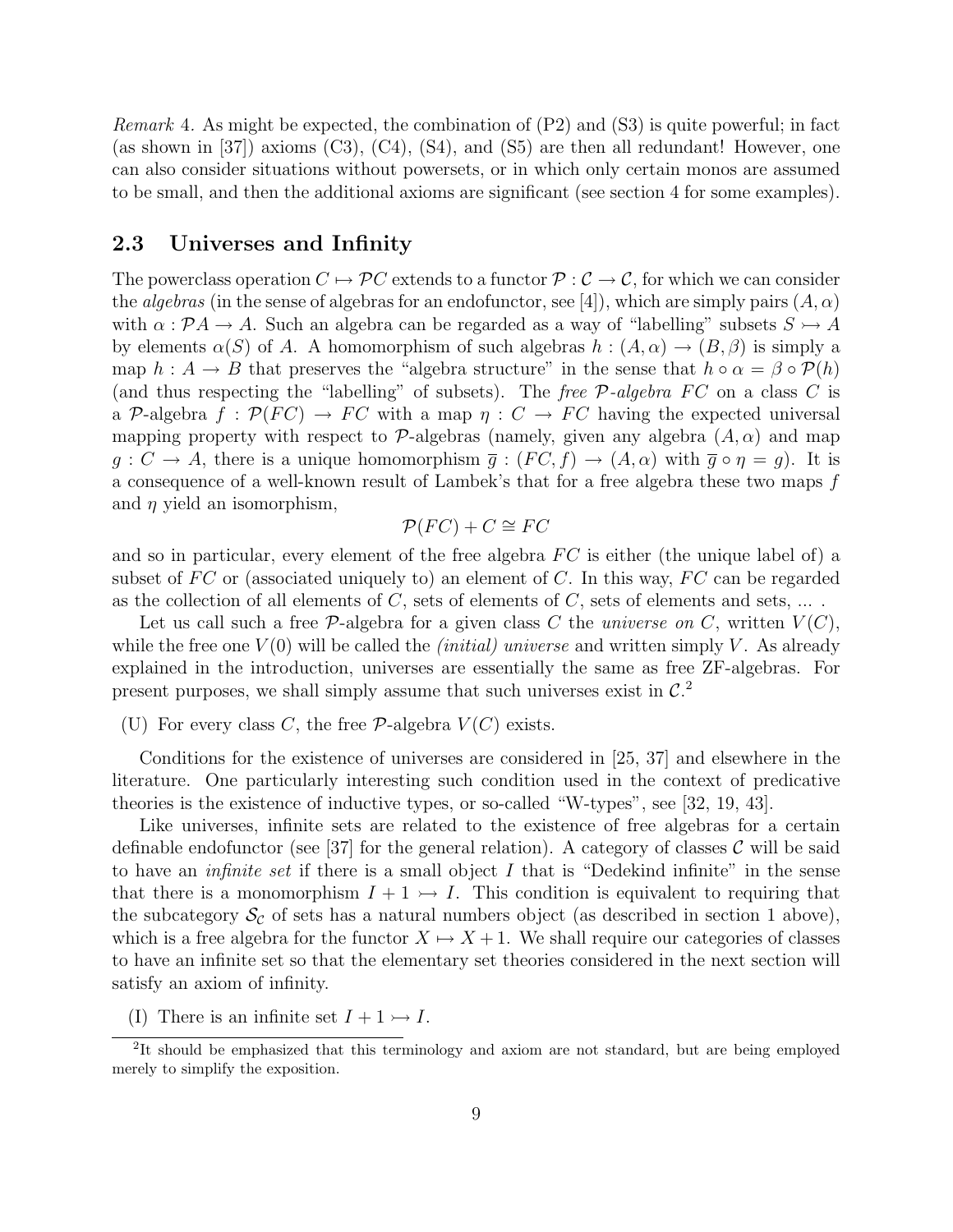### 2.4 Class categories

Summarizing, a Heyting category with a system of small maps, powerclasses, universes, and an infinite set will be called briefly a *class category*.<sup>3</sup>

A motivating example (albeit without an infinite set) takes the category of all sets and functions as the classes, and finiteness as the notion of smallness, so that a function  $f : B \to$ A is a small map just if all of the fibers  $f^{-1}(a)$  are finite sets. The powerclasses are the "finite powersets"  $\mathcal{P}_{fin}(X)$ , and the universe V is the set of all hereditarily finite sets. In place of finiteness, one can also take sets of cardinality less than some inaccessible cardinal number for another example (cf. [25]). An example of a different sort is provided by the syntactic categories used to prove completeness in subsection 3.3 below, and the categories of ideals of sets mentioned in section 4 are different still.

# 3 Algebraic models of set theory

The elementary set theory of a universe V in a class category can be completely axiomatized in a surprisingly familiar way: it is essentially conventional Zermelo-Frankel set theory (in its intuitionistic form unless the class category is assumed to be boolean). This fact provides a remarkable confirmation of the "naturalness" of the ZF axioms, considering that nothing obviously like them went into the formulation of AST.

We first indicate how to interpret set theory in a class category and then discuss completeness. In the next section, some special set-theoretic conditions and corresponding algebraic models can then be considered.

#### 3.1 The set theory iZF

Many of the naturally arising models of AST (like sheaf and realizability models) satisfy intuitionistic rather than classical logic (which is one of the fascinating aspects of categorical logic). It is therefore convenient to formulate the axiomatic set theory for that more general setting. This also permits algebraic models of constructive and predicative set theories (see section 4 below).

Let us write iZF for intuitionistic ZF, an elementary set theory formulated in standard intuitionistic predicate logic with the following familiar  $axioms<sup>4</sup>$  Extensionality, Infinity, Pairing, Union, Powerset, Separation, Replacement,  $\epsilon$ -Induction. The latter is an intuitionistic version of Foundation, which is stated as follows:

$$
(\epsilon\text{-Ind}) \qquad \qquad \forall x. ((\forall y \in x. \ \varphi(y)) \to \varphi(x)) \to \forall x. \ \varphi(x)
$$

As mentioned in the introduction, many other systems of set theory can also be considered. Some of these are indicated in section 4 below.

<sup>3</sup>Again, this terminology is not entirely standard. The particular choice of axioms is roughly that used in [37].

<sup>4</sup>Friedman's IZF presented in [15] is essentially the same system, but with an axiom of (strong) Collection instead of Replacement (cf. [35]); this change is considered in section 4 below.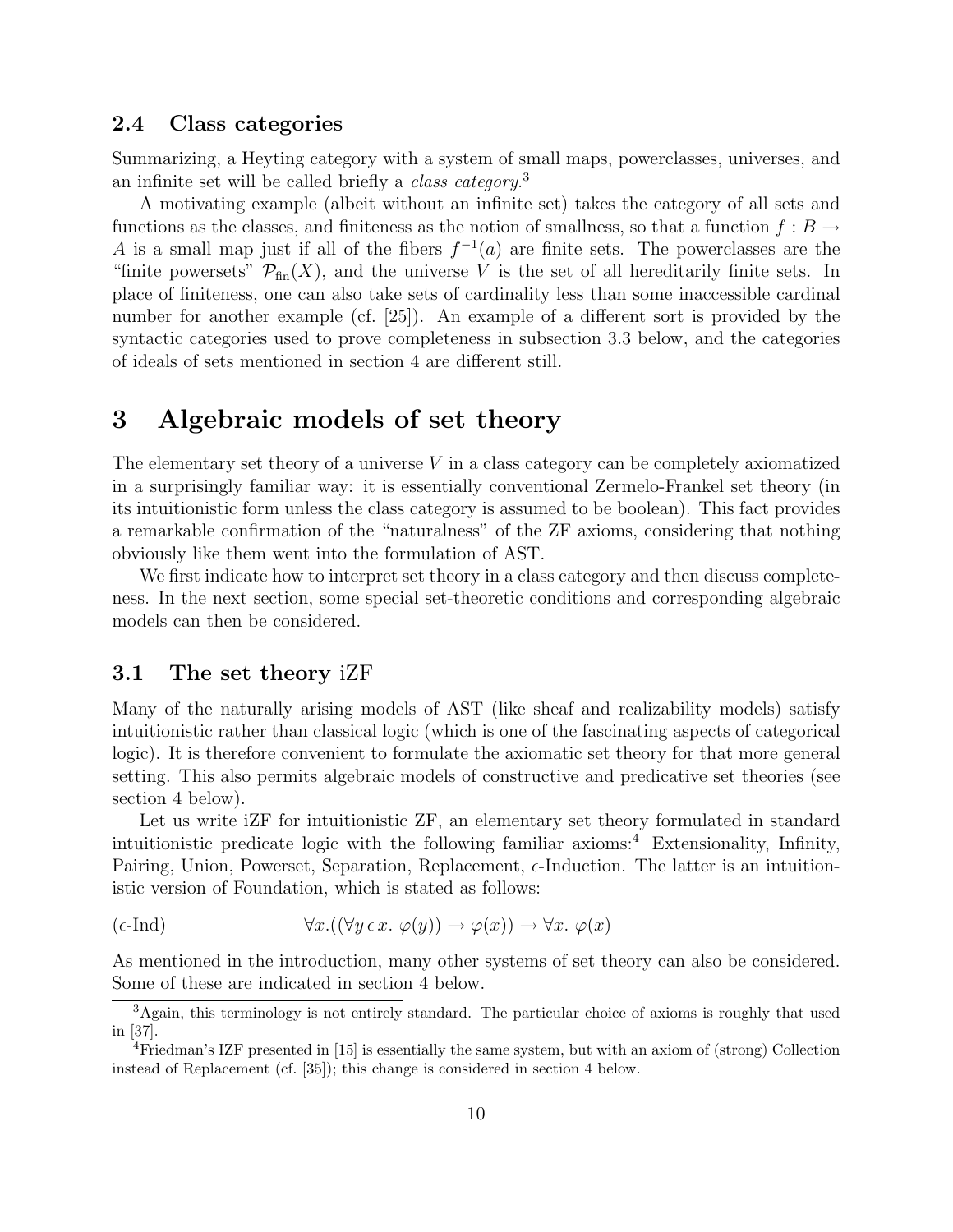### 3.2 Algebraic soundness

Let  $\mathcal C$  be a class category as defined in subsection 2.4 above. Remarkably, the universe V in C is then a model of iZF in the logic of C, in the following sense. The basic relation  $x \in y$  of membership is interpreted as the following relation on  $V$ :

$$
[[x, y \, | \, x \, \epsilon \, y]] \ = \ \epsilon_V \rightarrowtail V \times \mathcal{P} V \cong V \times V
$$

where the indicated iso is (a product with) the canonical one  $\mathcal{P}V \cong V$  resulting from V being free, and  $\epsilon_V \rightarrow V \times \mathcal{P}V$  is the universal small relation on V. Then, using the Heyting structure of C, we inductively determine an interpretation for any set-theoretic formula  $\varphi$ with free variables  $x_1, \ldots, x_n = \bar{x}$ ,

$$
\|\bar{x}\|\varphi\| \rightarrowtail V^n.
$$

Finally validity in  $\mathcal C$  is defined by:

$$
V \models_{\mathcal{C}} \varphi \quad \text{iff} \quad [\![\bar{x} \,|\, \varphi]\!] = V^n.
$$

This standard specification of categorical validity (cf. [22]) generalizes conventional (i.e. Tarski-style) semantics for first-order logic from the category of sets, where both notions are defined and agree, to arbitrary Heyting categories, where conventional, element-based semantics need not be well-defined.

The proof of the following result is then a direct verification.<sup>5</sup>

Proposition 5. Under this interpretation, all of the axioms of iZF are valid in the universe V in any class category  $\mathcal{C}$ ,

$$
(V, \epsilon) \models_{\mathcal{C}} i\mathbb{Z} F.
$$

Such an interpretation of iZF in a class category will be called an algebraic model.

As usual, one can also formulate set theory with "urelements" or "atoms"; such systems are modeled by the universes  $V(C)$ , with C serving as the class of atoms; see [25]. We also note that classical ZF is modelled if the class category  $\mathcal C$  is Boolean (for every subobject  $A \rightarrowtail C$  there is a subobject  $B \rightarrowtail C$  such that  $A + B \cong C$ ).

### 3.3 Algebraic completeness

The particular approach to AST taken here is motivated in part by the remarkable ease with which one can show that  $iZF$  is also complete with respect to algebraic models.<sup>6</sup>

**Theorem 6.** If a formula  $\varphi$  in the language of set theory holds in every algebraic model, then it is provable in the set theory iZF.

 $5$ This was shown first (for a slightly different theory) in [25].

 ${}^{6}$ This was first done in [37]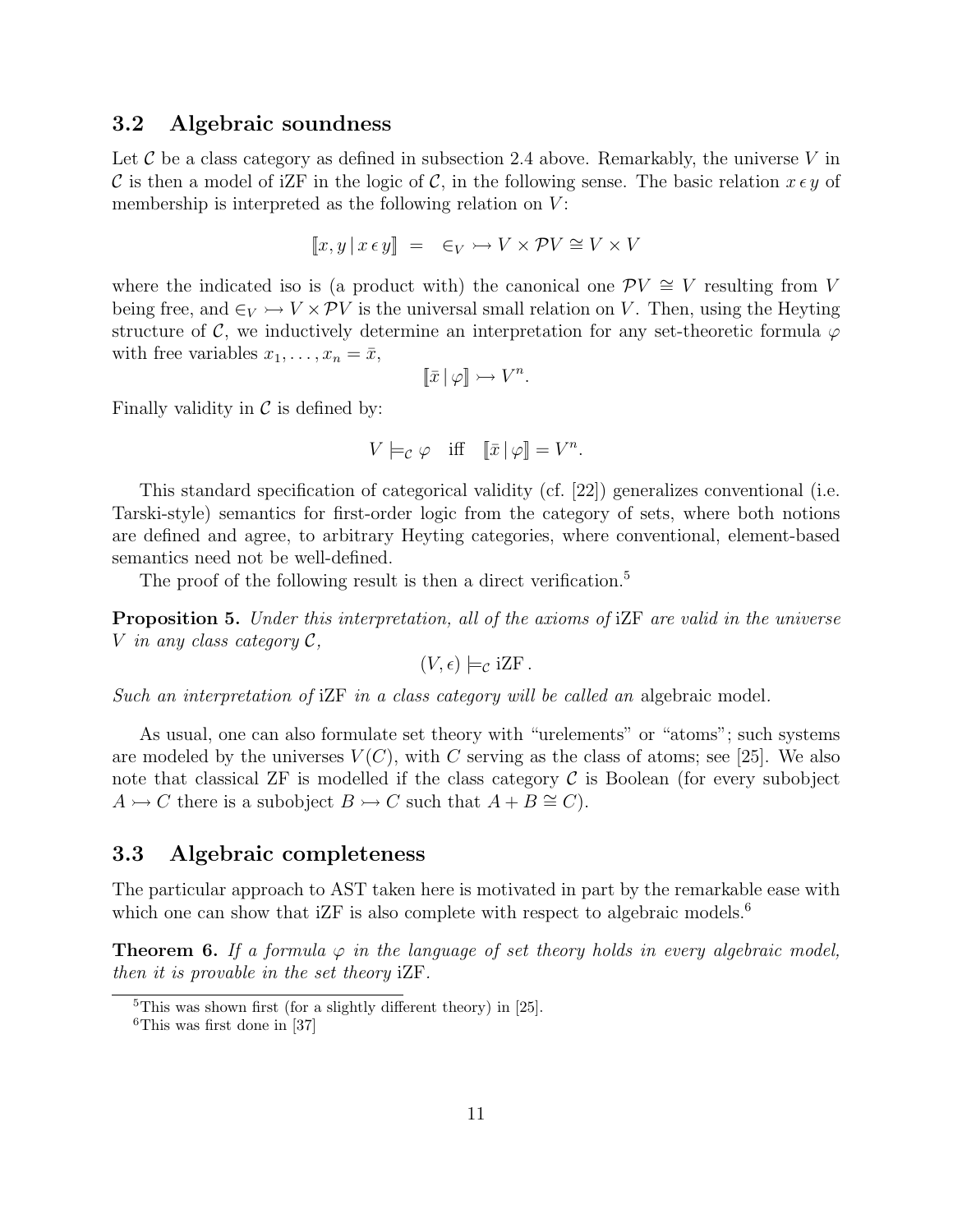In fact, there is even a "free" class category  $\mathcal{C}_0$  with the property that, for any formula  $\varphi$ ,

 $(V, \epsilon) \models_{\mathcal{C}_0} \varphi$  implies  $iZF \vdash \varphi$ .

The class category  $C_0$  consists of the formally definable classes over the theory iZF, together with the definable, provably functional relations between them as morphisms. Category theorists know  $\mathcal{C}_0$  as the *syntactic category* of the first-order theory iZF, a standard construction due to Joyal, the details of which can be found e.g. in [22, D1.4]. We give a sketch for the sake of the illuminating specification of the class category structure.

The category  $C_0$  consists of the following data:<sup>7</sup>

- The *objects*  $\{x_1, \ldots, x_n | \varphi\}$  are formulas  $\varphi$  in a context of variables  $x_1, \ldots, x_n$ , identified under renaming of variables (" $\alpha$ -equivalence").
- The arrows  $[x, y | \rho] : \{x | \varphi\} \to \{y | \psi\}$  are equivalence classes of formulas in context  $\{x, y | \rho\}$  that are provably functional relations in iZF:

$$
\rho(x, y) \vdash \varphi(x) \land \psi(y)
$$

$$
\varphi(x) \vdash \exists! y. \rho(x, y)
$$

Two such relations  $\rho$  and  $\rho'$  are identified if  $\vdash \rho \leftrightarrow \rho'$ .

• The *identity arrow* on  $\{x | \varphi\}$  is

$$
[x, y \, | \, x = y \land \varphi(x)]: \{x \, | \, \varphi(x)\} \to \{y \, | \, \varphi(y)\}.
$$

The *composite* of two arrows,

$$
[x, y | \rho] : \{x | \varphi(x)\} \to \{y | \psi(y)\}
$$
  

$$
[y, z | \sigma] : \{y | \psi(y)\} \to \{z | \vartheta(z)\}
$$

is their relational product:

$$
[x, z \mid \exists y. \ \rho(x, y) \land \sigma(y, z)] : \{x \mid \varphi(y)\} \to \{z \mid \vartheta(z)\}.
$$

• The small maps are those arrows  $[x, y | \rho] : \{x | \varphi\} \to \{y | \psi\}$  such that

$$
\psi(y) \vdash \mathbf{\ \ } \mathbf{\pmb{S}}.\,\rho(x,y),
$$

where we have used the "set-many quantifier"  $\oint \mathbf{s} \cdot \theta$  as a convenient abbreviation for the formula:

$$
\exists z. \ \forall x. \ x \in z \leftrightarrow \vartheta.
$$

<sup>7</sup>Some liberties are taken here with the notation, see [6] for a syntactically precise treatment.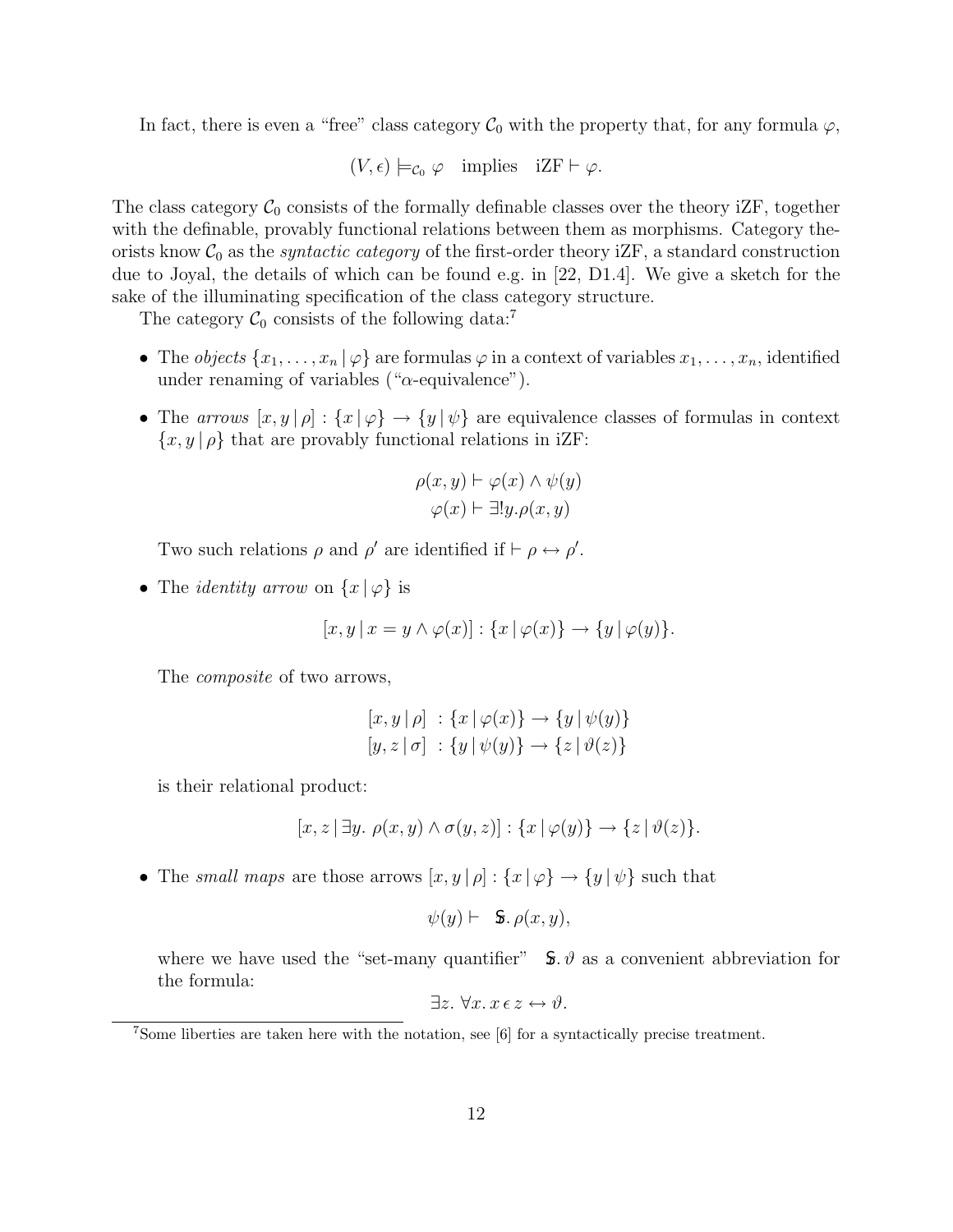• The *powerclasses* are defined in the expected way:

$$
\mathcal{P}\{x \mid \varphi\} = \{y \mid \forall x. \, x \, \epsilon \, y \to \varphi\}.
$$

• The *universe* is simply:

$$
V = \{x \mid x = x\}.
$$

Completeness follows immediately from the fact that validity in this model agrees with provability. Although the idea of the proof is quite simple and natural, its content is hardly trivial; for instance, just to show that the composite of two small maps is again small, the axioms of Replacement and Union are required, and the verification using  $\epsilon$ -induction that V is the free  $\mathcal{P}\text{-algebra}$  is a technical argument of some subtlety (cf. [26]).

# 4 Further topics

We conclude by briefly mentioning a few topics of interest which appear in a new light under the approach of AST.

Bounded separation. One conception of set theory, which may be called "limitation of size," holds that any class smaller than a set is a set. This idea is captured by the separation axiom of ZF. In some weaker systems, only certain subclasses of a set are again sets, allowing for conceptions of "set" motivated not only by limitation of size, but also by e.g. definability or (lack of) complexity. A familiar such weakening known as "bounded" (or  $\Delta_0$ ) separation asserts that subclasses that are logically definable by formulas with bounded quantifiers are sets:

$$
(\Delta_0 \text{ Separation}) \qquad \qquad \exists y \forall z. \ z \epsilon \, y \leftrightarrow z \, \epsilon \, x \land \varphi(z)
$$

The scheme is asserted only for so-called  $\Delta_0$ -formulas  $\varphi$ , in which all quantifiers are of the form  $\forall x \in a$  and  $\exists y \in b$  (abbreviating  $\forall x \in a \rightarrow a$  and  $\exists y \in b \land a$ , as usual).

Models of the system  $iZF_0$  with bounded instead of full separation result from modifying the AST axioms by replacing the axiom (S3) that every monomorphism  $m: C \rightarrow D$  is small, by the "small diagonal" condition asserting that all "diagonal" maps

$$
\langle 1_C, 1_C \rangle : C \rightarrowtail C \times C
$$

are small. In this context, the small diagonal condition says that the identity relation on a set defines a subset, so that e.g. singletons are sets. It is formally similar, however, to familiar conditions from other settings (e.g. a topological space is Hausdorff if and only if its diagonal is closed, and a related condition on schemes is familiar to algebraic geometers). See [6] for further details.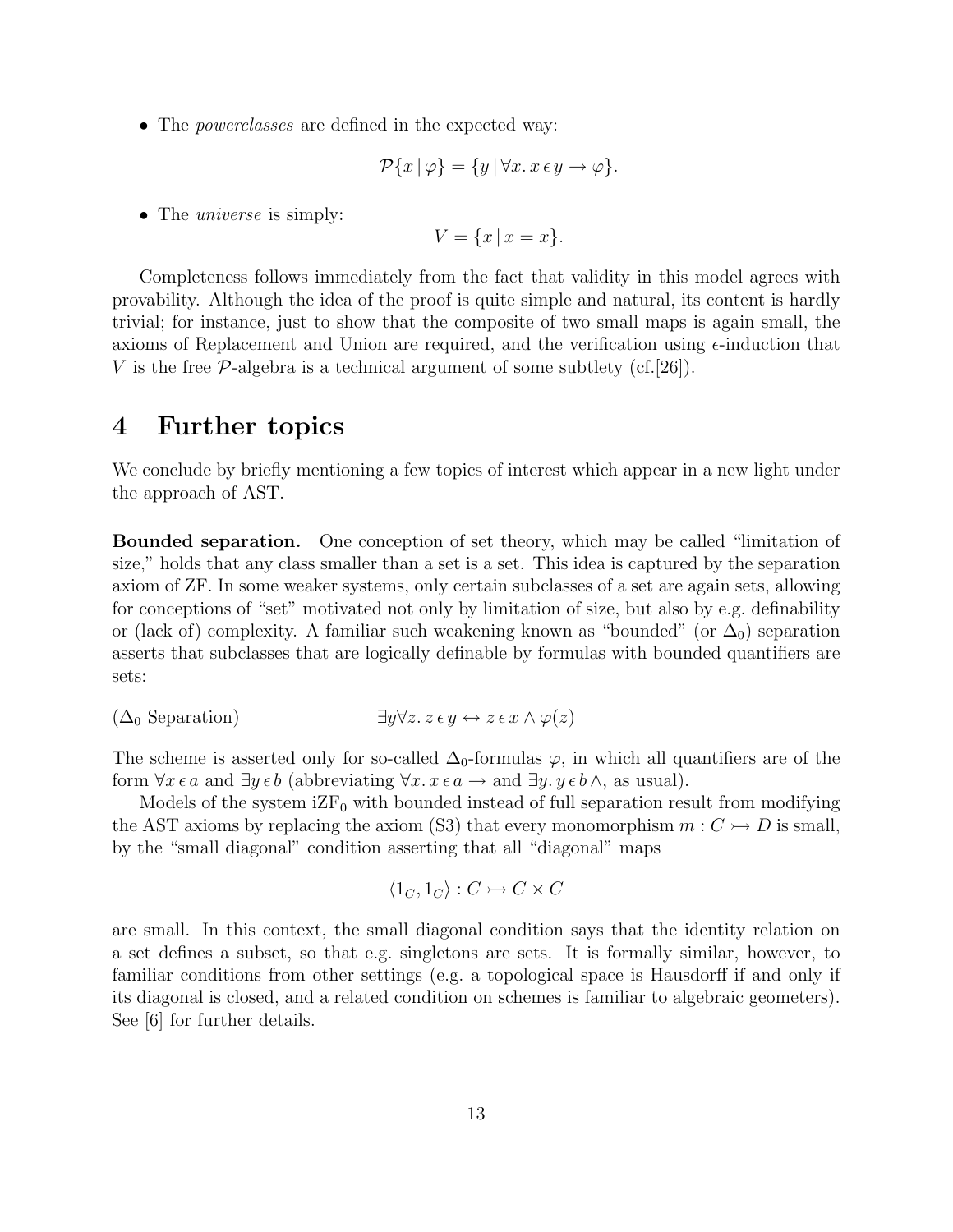Classical set theory. Another very simple logical variation is the use of classical logic in place of intuitionistic logic. If the category of classes is Boolean then the universe  $V$  will model the classical law EM of excluded middle, in addition to  $iZF$ . But since  $iZF + EM =$ ZF, the universe V will then be a model of classical ZF, as was already mentioned.

Note that the bounded theory  $iZF_0$  is also classically equivalent to its unbounded counterpart,  $iZF_0 + EM = ZF$ , since (full) separation follows classically from replacement (algebraically: since coproduct inclusions are small, Booleaness implies (S3), and therefore full separation). An interesting intermediate system resulting from adding EM only for formulas that define sets is modeled in a class category with a boolean subcategory of sets. Such class categories occur naturally as "ideal completions", in the sense discussed below, of Boolean toposes — much as Boolean spaces are the Stone spaces of Boolean algebras.

**Ideal models.** The category Idl $(\mathcal{E})$  of all ideals on a topos  $\mathcal{E}$  is the completion of  $\mathcal{E}$  under certain colimits, called "ideals", and such categories provide an important example of a class category with small diagonals, as discussed above (these are studied in [6, 7]). The construction can be used to show that every topos occurs as the category of sets in such a class category, and thus models a certain weak set theory (roughly  $iZF_0$  with atoms). Indeed, such ideal completions are typical, in the sense that every class category with small diagonals has a (structure preserving) embedding into one consisting of ideals (cf. [6]). It follows from this, for instance, that  $iZF_0$  is logically complete with respect to algebraic models in toposes equipped with their ideal class category structure, and thus that it is conservative over intuitionistic higher-order logic.

Collection. In intuitionistic set theory, certain stronger set theoretic conditions are sometimes useful to compensate for the weaker logic. One such axiom (due to H. Friedman) is the condition known as (strong) Collection. This strengthening of Replacement is used in intuitionistic set theories such as IZF and CZF (see  $[2, 25, 6]$ ). Formally, the axiom scheme of Collection is stated,

$$
(\text{Coll}) \qquad (\forall x \in a. \exists y. \varphi) \rightarrow \exists b. ((\forall x \in a. \exists y \in b. \varphi) \land (\forall y \in b. \exists x \in a. \varphi))
$$

It says that for any total relation R from a set A to the universe, there is a set B contained in the range of R such that the restriction of R to  $A \times B$  is still total. It is remarkable that, in AST, this condition says that the powerclass functor  $P : C \to C$  on the category of classes preserves regular epimorphisms ([25]). Ideal models, for instance, can be seen to always have this property.

Realizability. In [26] it is shown that McCarty's realizability interpretation of IZF [31] can be recovered from an algebraic model, namely one resulting from a natural class category structure in Hyland's "effective topos" [21] based on Kleene realizability. This result provides a striking example of the sort of conceptual unification made possible by AST; applying uniform methods in different settings recovers various prior results as special cases. A similar situation obtains with respect to Fourman's sheaf models [13], which are derived in the same way from a natural class category structure in categories of sheaves, as shown in [17].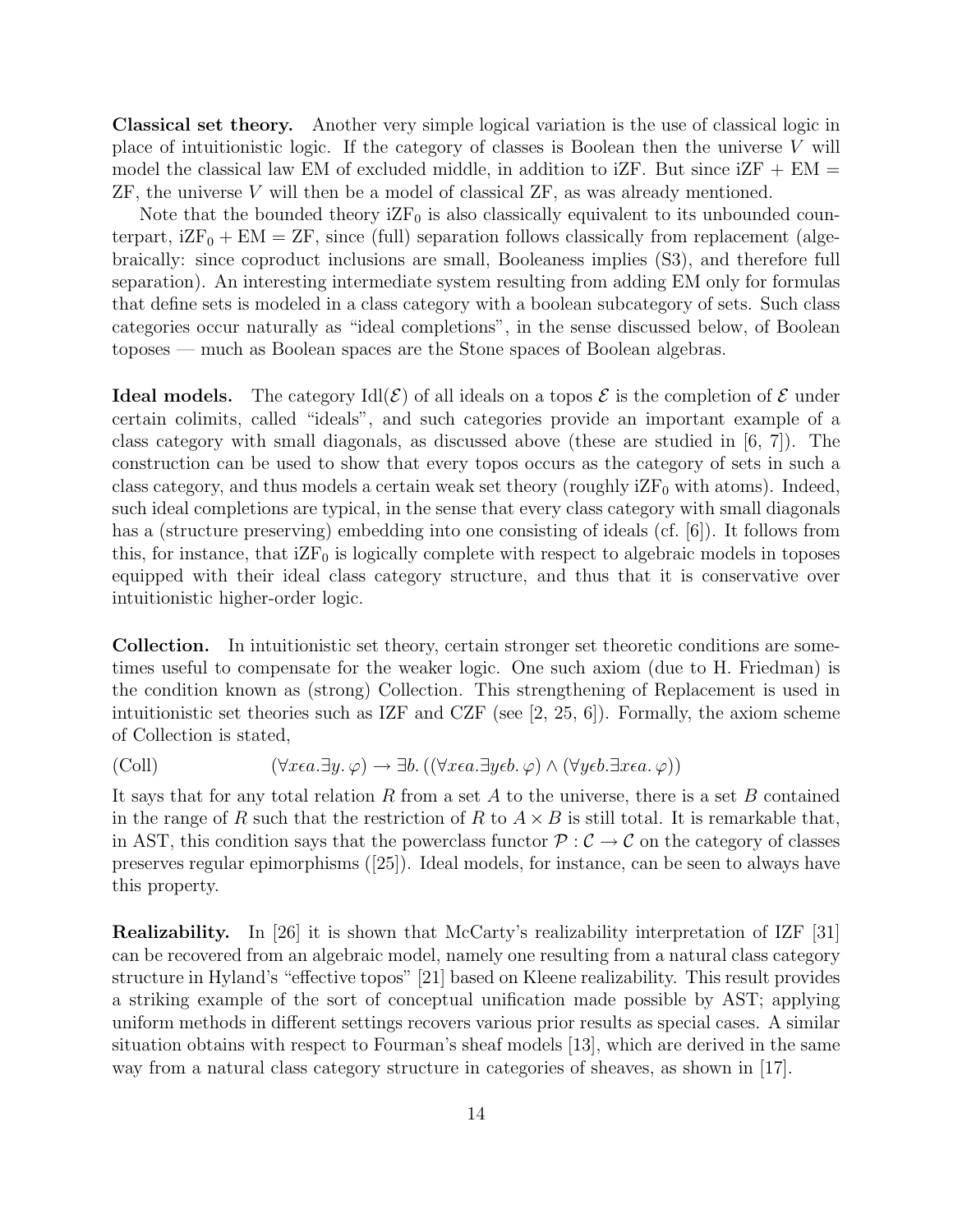Ordinals. In [25] the system of ordinals is derived as a variation of AST, in which the successor map  $s: V \to V$  of a ZF-algebra is required to be monotone. Combining this approach with the method of varying the underlying notion of smallness provides a way of developing theories of ordinals in the corresponding settings of classical, intuitionistic and bounded set theories. Similarly, a predicative system of ordinals can be defined in the underlying class category for predicative set theory, in virtue of the following.

**Predicativity.** By a *predicative set theory* we mean simply one without the powerset axiom, but such systems often restrict other set-forming operations as well, such as using  $\Delta_0$ -separation. Many such systems have been considered, and algebraic models have recently been given for some of them. For instance, in [32, 33] and more recently [17, 43] it is shown how to model Aczel's constructive set theory CZF (see [2]) using a free ZF-algebra in a setting with suitable small maps, motivated by type theoretic constructivity. An analogue of the result cited above concerning higher-order logic, toposes, and ideal models of  $iZF_0$  was conducted in [9], relating constructive type theory, locally cartesian closed pretoposes, and predicative set theory.

A distinctive aspect of predicative AST as developed in [32, 33] is the treatment of inductive definitions via sets of well-founded trees or "W-types", originating in the type theory of Martin-L¨of. This approach provides a flexible way of handling (generalized) polynomial functors  $P(X) = \sum_{a \in A} X^{B_a}$  and their algebras, which can then be used to *construct* the powerclasses and ZF-algebras rather than taking these as axiomatic. The recent work [43] has extended and improved on these results, particularly in connection with predicative algebraic set theory.

Sheaves and forcing. Early research on topos theory and set theory [41, 11, 13, 14, 10, 36] clearly displayed the sheaf-theoretic aspect of forcing, but it suffered from the inherent difficulty of interpreting set theory in the resulting sheaf toposes. AST provides a framework that is more amenable to sheaf-theoretic forcing by providing a proper interpretation of elementary set theory, without sacrificing the "structural" character that permits its preservation under formation of sheaves. The first examples of models of AST in [25] included sheaf models, and the main result of the ambitious work [33] was to demonstrate closure under the formation of sheaf categories for a predicative form of AST. Some current research is devoted to providing a systematic sheaf-theoretic treatment of forcing (subsuming also permutation models): the case of presheaves was recently treated in [45]; constructions of sheaf models for certain special cases have also recently been given in [43, 18]. And research continues into this promising application of AST, unifying two profound ideas from far-flung branches of mathematics: Grothendieck's theory of sheaves and Cohen's method of forcing.

# References

[1] P. Aczel, The type theoretic interpretation of constructive set theory. In A. MacIntyre et al. (ed.s), Logic Colloquium '77, North-Holland, Amsterdam (1978), 55–66.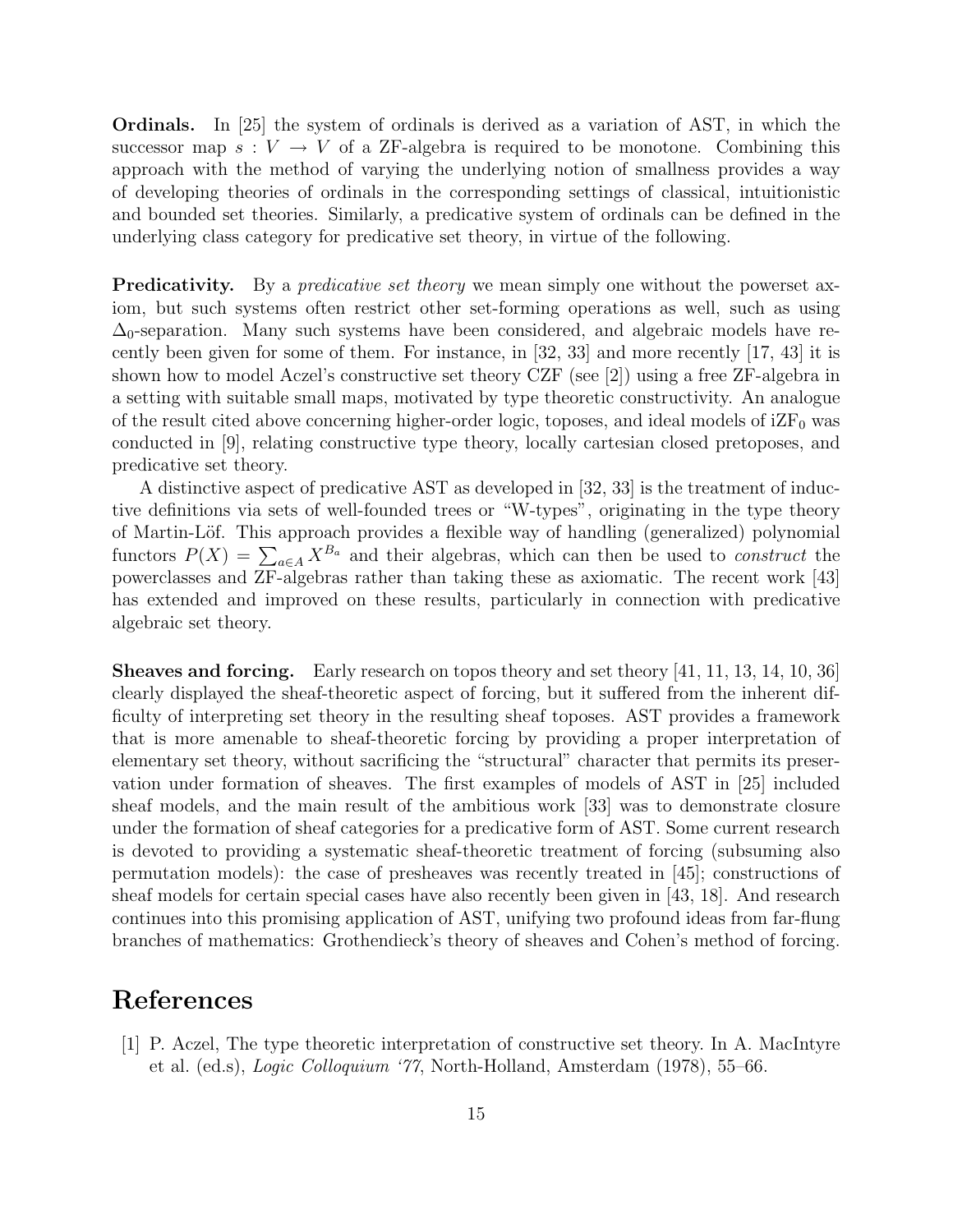- [2] P. Aczel and M. Rathjen, Notes on constructive set theory. Institut Mittag-Leffler (Royal Swedish Academy of Sciences) technical report number 40, 2001.
- [3] Algebraic Set Theory. Web site: www.phil.cmu.edu/projects/ast
- [4] S. Awodey, Category Theory. Oxford Logic Guides 49, Oxford University Press, 2006.
- [5] S. Awodey, C. Butz, A. Simpson and T. Streicher, Relating first-order set theories and elementary toposes (Research announcement). The Bulletin of Symbolic Logic 13(3), pp. 340–358, 2007.
- [6] S. Awodey, C. Butz, A. Simpson and T. Streicher, Relating first-order set theories, elementary toposes and categories of classes. In preparation, 2007. Preliminary version available at [3].
- [7] S. Awodey and H. Forssell, Algebraic models of intuitionistic theories of sets and classes. Theory and Applications of Categories 15(1): 147–163, 2005.
- [8] S. Awodey, H. Forssell and M. Warren, Algebraic models of sets and classes in categories of ideals. Preliminary version available at [3].
- [9] S. Awodey and M.A. Warren, Predicative algebraic set theory. Theory and Applications of Categories 15(1): 1–39, 2005.
- [10] A. Blass and A. Scedrov, Classifying topoi and finite forcing. *J./ Pure Appl./ Alg.* 28, pp. 111–140,1983.
- [11] M. Bunge, Topos theory and Suslin's hypothesis. J. Pure Appl. Alg. 4, pp. 159–187, 1974.
- [12] C. Butz, Bernays-Gödel type theory. J. Pure Appl. Alg.,  $178(1)$ , pp. 1–23, 2003.
- [13] M.P. Fourman. Sheaf Models for Set Theory. J. Pure Appl. Alg. 19, pp. 91–101, 1980.
- [14] M.P. Fourman and D.S. Scott. Sheaves and logic. In M.P. Fourman, C.J. Mulvey, and D.S. Scott, editors, Applications of Sheaf Theory to Algebra, Analysis, and Topology, LNM 753, pp. 302–401. Springer-Verlag, 1979.
- [15] H. Friedman, The consistency of classical set theory relative to a set theory with intuitionistic logic. Journal of Symbolic Logic 38, pp. 315–319, 1973.
- [16] H. Friedman, Set-theoretic foundations for constructive analysis. Annals of Mathematics 105, pp. 868–870, 1977.
- [17] N. Gambino. Presheaf models of constructive set theories. In: From Sets and Types to Topology and Analysis, Laura Crosilla and Peter Schuster (ed.s), Oxford University Press, pp. 62–77, 2005.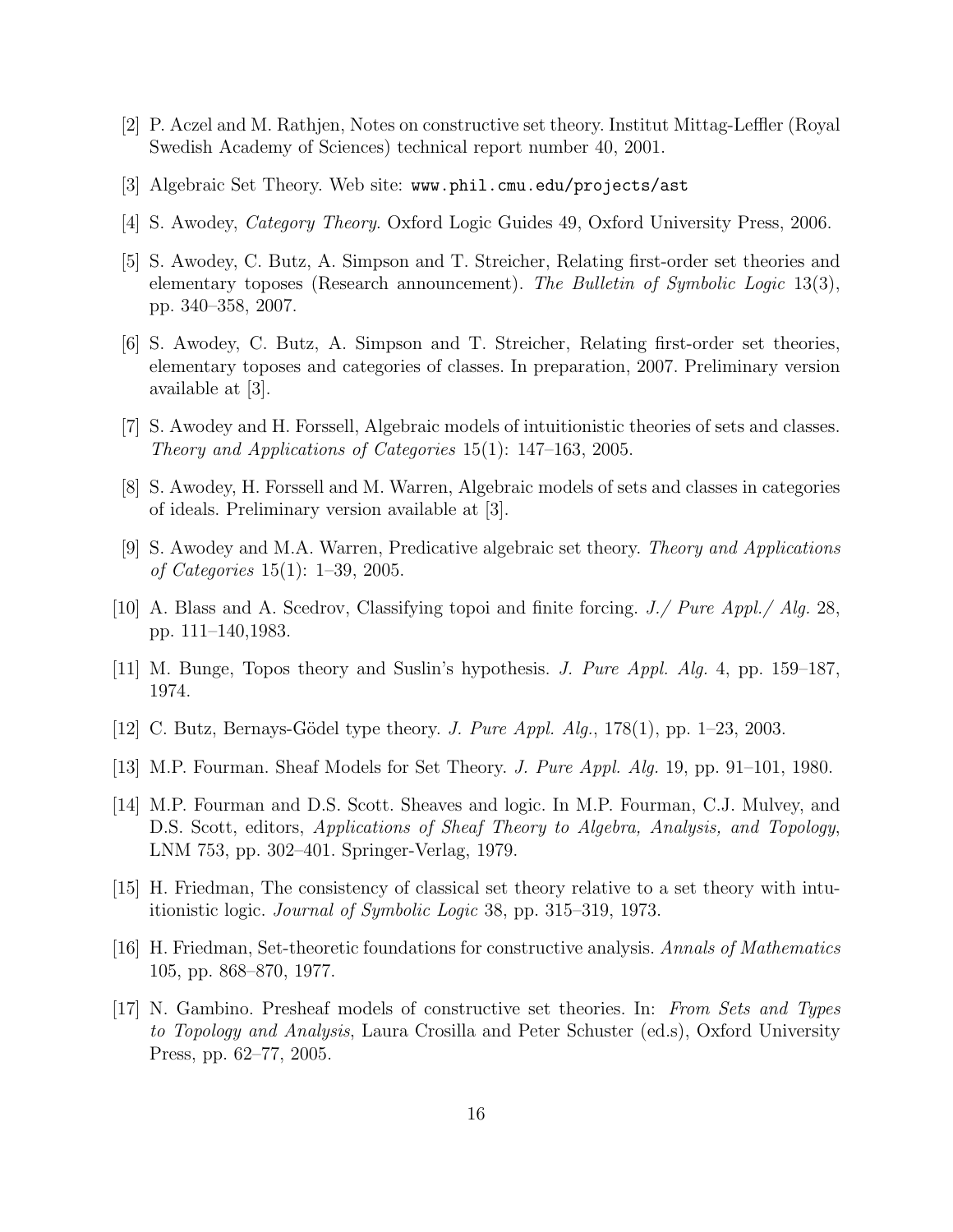- [18] N. Gambino. The associated sheaf functor theorem in algebraic set theory. Forthcoming in Annals of Pure and Applied Logic.
- [19] N. Gambino and M. Hyland. Well-founded trees and dependent polynomial functors. In: Proc. of the TYPES 2003, S. Berardi, M. Coppo, F. Damiani (Eds.), LNCS 3085, Springer, pp. 210-225, 2004.
- [20] S. Hayashi. On set theories and toposes. In: Proceedings of the Logic Conference, Hakone, Lecture Notes in Mathematics 891, Springer, 1980.
- [21] M.E. Hyland. The effective topos. In: The L.E.J. Brouwer Centenary Symposium, A.S. Troelstra and D. Van Dalen, editors, pp. 165-216. North Holland, 1982.
- [22] P.T. Johnstone, Sketches of an Elephant Oxford University Press, Oxford, 2003.
- [23] A. Joyal and I. Moerdijk, A categorical theory of cumulative hierarchies of sets. Comptes Rendus Mathématiques de l'Académie des Science 13, pp. 55-58, 1991.
- [24] A. Joyal and I. Moerdijk, A completeness theorem for open maps. Annals of Pure and Applied Logic 70, pp. 51-86, 1994.
- [25] A. Joyal and I. Moerdijk, Algebraic Set Theory. Cambridge University Press, Cambridge, 1995.
- [26] C. Kouwenhoven-Gentil and J. van Oosten, Algebraic Set Theory and the Effective Topos. Journal of Symbolic Logic 70(3), pp. 879–890, 2005.
- [27] J. Lambek and P. Scott, Introduction to Higher-Order Categorical Logic. Cambridge University Press, 1986.
- [28] S. Mac Lane, Categories for the Working Mathematician. Springer-Verlag, New York, 1971.  $2^{nd}$  ed. 1998.
- [29] S. Mac Lane, Foundations by using categories with elements. 2000 Annual Meeting of the Association for Symbolic Logic, Urbana. Bulletin of Symbolic Logic 6(3): 385–386, 2000.
- [30] S. Mac Lane and I. Moerdijk, Sheaves in Geometry and Logic. Springer-Verlag, Berlin, 1992.
- [31] D.C. McCarty, Realizability and Recursive Mathematics. D.Phil. Thesis, University of Oxford, 1984.
- [32] I. Moerdijk and E. Palmgren, Wellfounded trees in categories. Annals of Pure and Applied Logic 104, pp. 189-218, 2000.
- [33] I. Moerdijk and E. Palmgren, Type theories, toposes and constructive set theory: Predicative aspects of AST. Annals of Pure and Applied Logic 114, pp. 155-201, 2002.